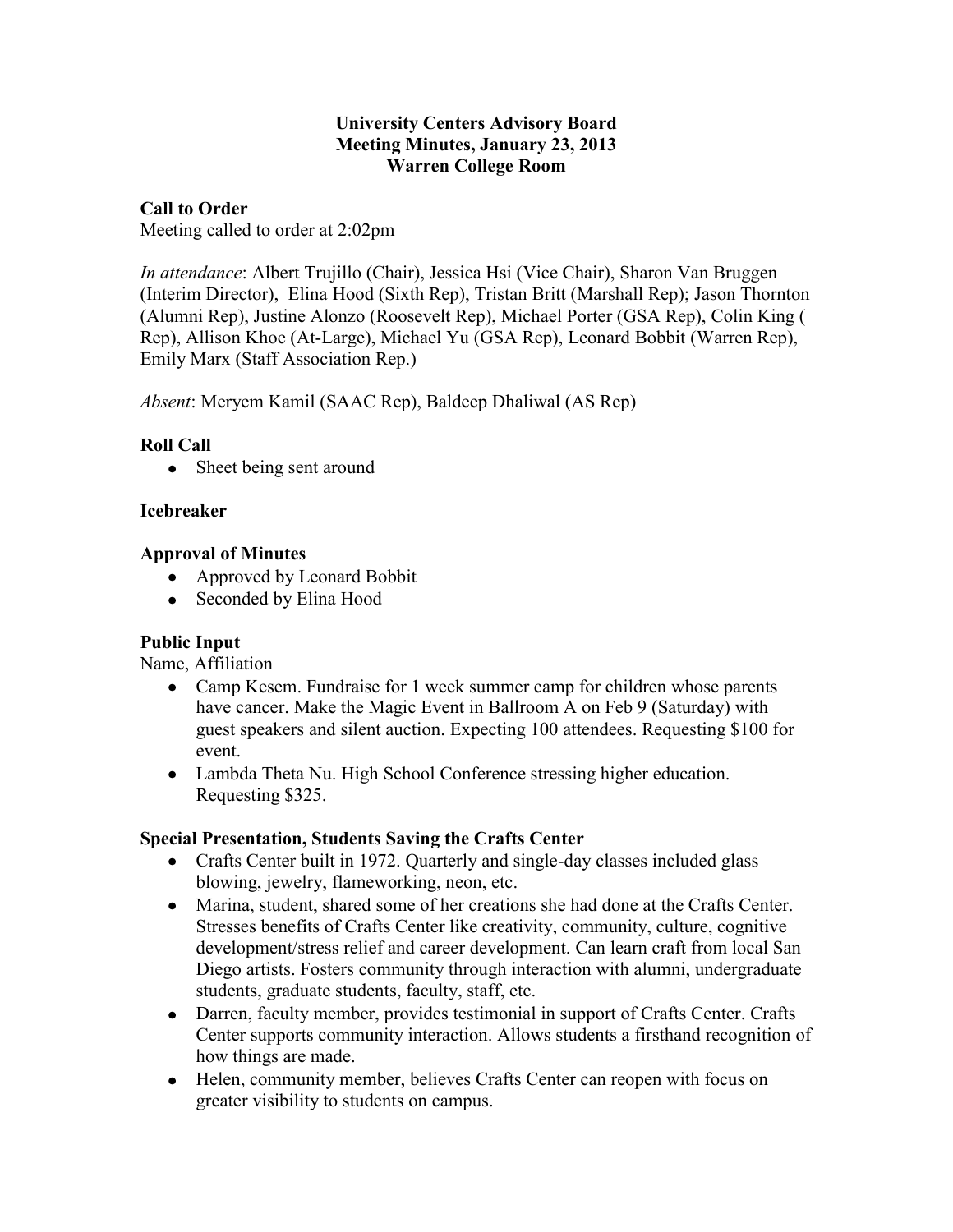• Crafts Center attempted to increase revenue through removal of discounted staff prices and fundraisers. Budget could be managed through oversight board. Closure surprised instructors and staff, need time to resolve issues.

# **Chair Report,** *Albert Trujillo*

- Executive Advisory Meeting next Friday.
- AS/GSA Presentation Updates
	- o Inquired in to status of Crafts Center.
	- o Explained that Che Facility is in draft referendum, not necessarily the cooperative.
	- o AS/GSA would like to see hierarchy of deferred maintenance and more specificity as to where money is going to ensure accountability.
	- o AS suggested if no CPI, then renewal 5 years from now.
	- o Include efficiency of UCEN in presentations and reports. Could be more clear how management decisions benefitted the budget.
- At-Large Position
	- o Application up on ucab.ucsd.edu.

# **Vice-Chair Report,** *Jessica Hsi*

- Retreat Follow Up postponed until next week.
- Space Allocation Cmte
	- o Doodle sent out for availability times.
	- o Old Guardian office is not student organization space. Possible candidates include Student Veteran Resource Center or Optometry Center, as paying vendor.

## **Interim Director Report,** *Sharon VanBruggen*

- Referendum Language
	- If 3% CPI cap, change time for next referendum to 5 years instead of 10 years.
	- Graduate students: \$20,000 of budget should be allocated to graduate students.
	- UCOP: Concern in referendum about fee reductions in future being coordinated by UCAB, but needs to be put to student vote. More likely scenario would be that UCAB would decide fee halt if reserves increasing too fast.
	- UCOP: Referendum needs specified process on UCAB addressing fees.
	- Business team completed an analysis if no CPI but with renewal.
- Crafts Center
	- o Architect to complete analysis of Crafts Center to determine whether building should be renovated.

# **Budget**

## **New Business**

Camp Kesem Make the Magic Event. Fund for \$50 of requested \$100. Leonard moves to fund. Tristan seconds.